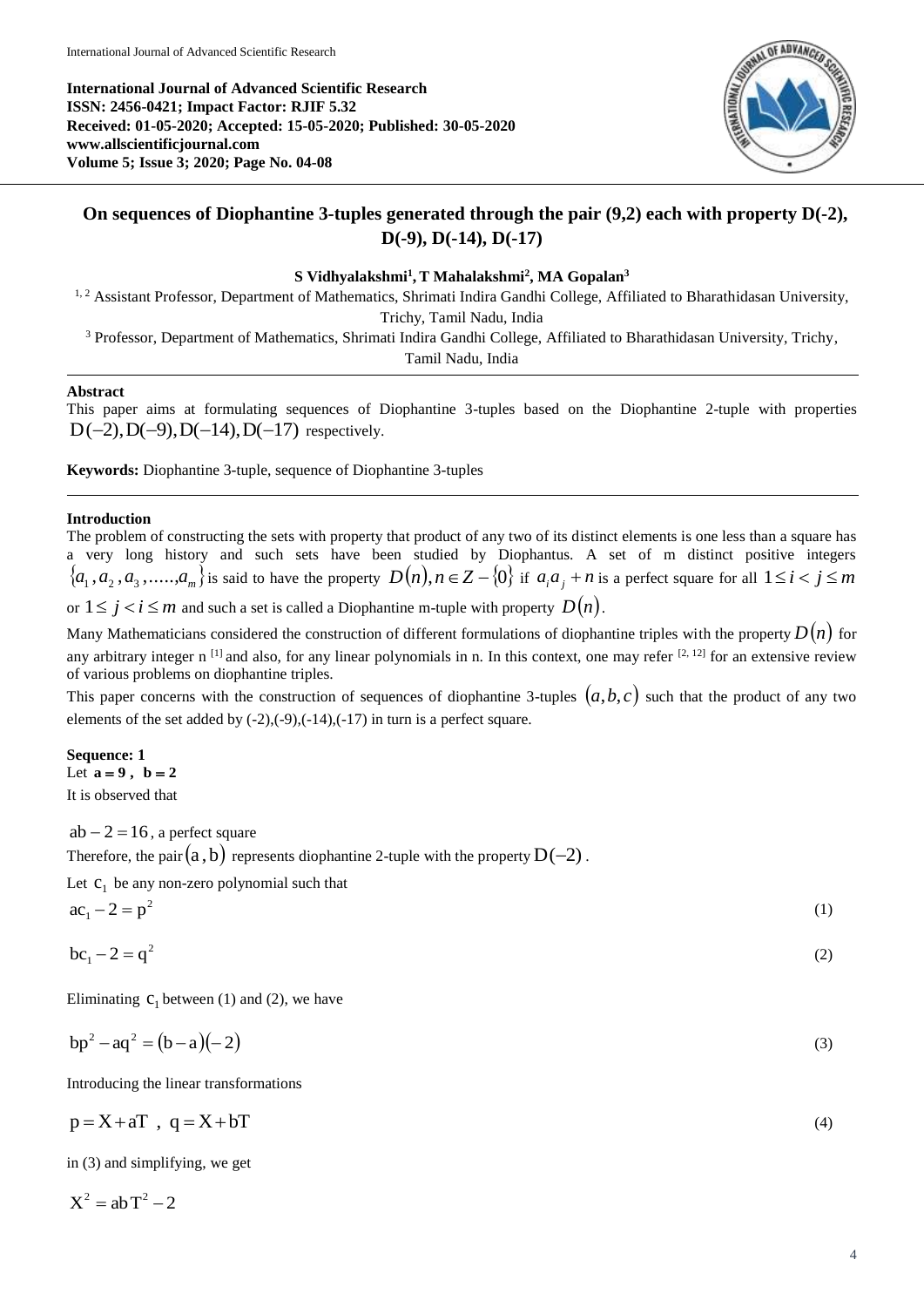which is satisfied by  $T = 1$ ,  $X = 4$ In view of  $(4)$  and  $(1)$ , it is seen that

$$
c_1 = 19
$$

Note that  $\big(a,b,c_{_1}\big)$  represents diophantine 3-tuple with property  $\,\mathrm{D}(-2)$ 

Taking  $(\mathrm{a}$  ,  $\mathrm{c}_1)$  and employing the above procedure, it is seen that the triple  $(\mathrm{a}$  ,  $\mathrm{c}_1$  ,  $\mathrm{c}_2$   $)$  where

$$
c_2 = 54
$$

exhibits diophantine 3-tuple with property  $D(-2)$ 

Taking  $(a\,,c_{_2})$  and employing the above procedure, it is seen that the triple  $(a\,,c_{_2}\,,c_{_3}\,)$  where

$$
c_3 = 107
$$

exhibits diophantine 3-tuple with property  $D(-2)$ 

Taking  $(a, c_3)$  and employing the above procedure, it is seen that the triple  $(a, c_3, c_4)$  where  $c_4 = 178$ 

exhibits diophantine 3-tuple with property  $D(-2)$ 

The repetition of the above process leads to the generation of sequence of diophantine 3-tuples whose general form is given by  $(a$  ,  $c_{_s}$  ,  $c_{_{s+1}}$   $)$  where

$$
c_s = 9s^2 + 8s + 2
$$
,  $s = 1, 2, 3,...$ 

#### **Sequence: 2**

Let  $a=9$ ,  $b=2$ It is observed that

 $ab - 9 = 9$  , a perfect square

Therefore, the pair  $(a,b)$  represents diophantine 2-tuple with the property  $\mathrm{D}(-9)$  .

Let  $c_1$  be any non-zero polynomial such that

$$
ac_1 - 9 = p^2 \tag{5}
$$

 $bc_1 - 9 = q^2$ (6)

Eliminating  $c_1$  between (5) and (6), we have

$$
bp2 - aq2 = (b - a)(-9)
$$
 (7)

Introducing the linear transformations

$$
p = X + aT, q = X + bT
$$
\n<sup>(8)</sup>

in (7) and simplifying we get

$$
X^2 = abT^2 - 9
$$

which is satisfied by  $T = 1$ ,  $X = 3$ In view of  $(8)$  and  $(5)$ , it is seen that  $c_1 = 17$ Note that  $\big(a,b,c_{_1}\big)$  represents diophantine 3-tuple with property  $\,\mathrm{D}(-9)$ Taking  $(\mathrm{a}$  ,  $\mathrm{c}_1)$  and employing the above procedure, it is seen that the triple  $(\mathrm{a}$  ,  $\mathrm{c}_1$  ,  $\mathrm{c}_2$   $)$  where  $c_2 = 50$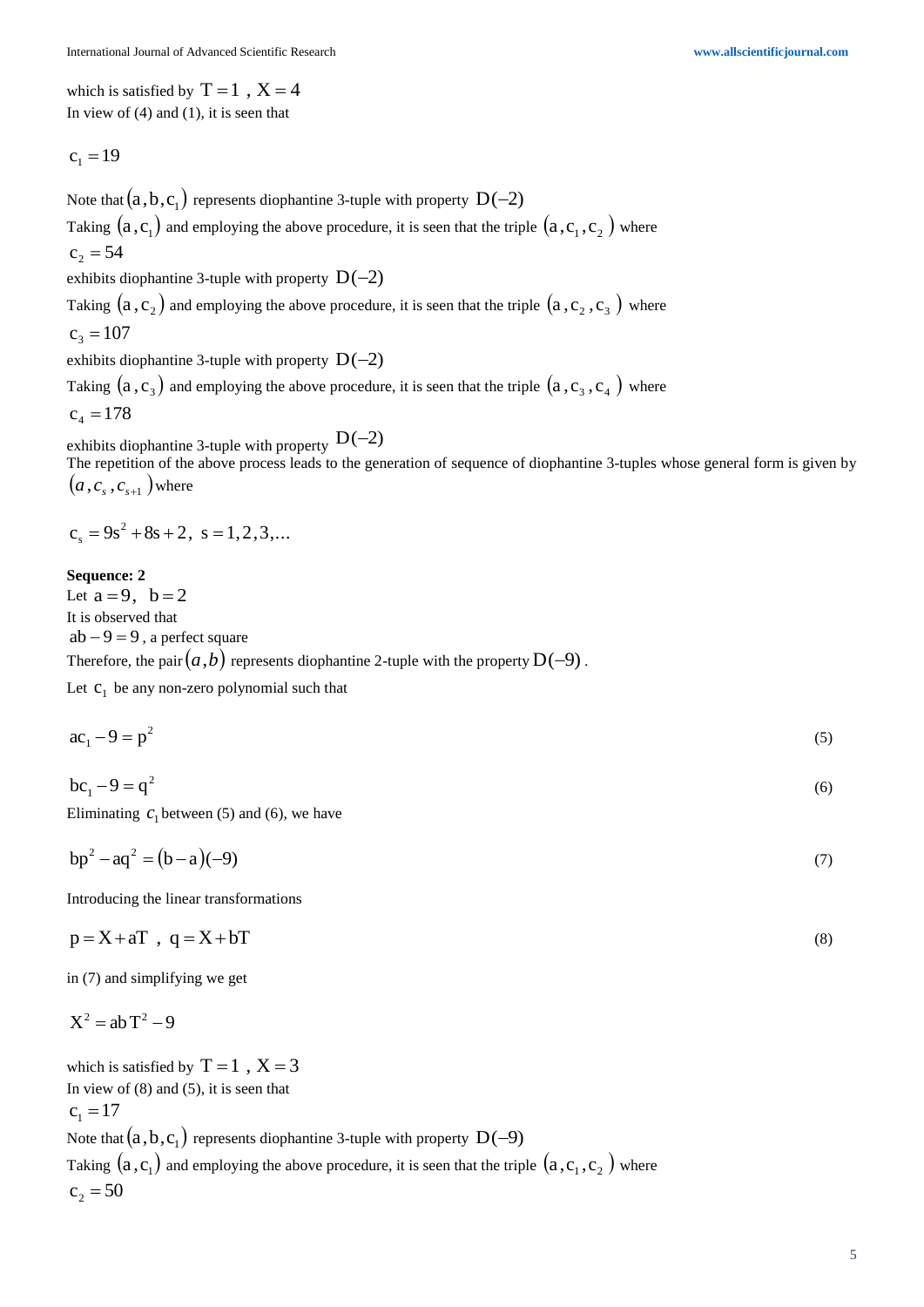exhibits diophantine 3-tuple with property  $D(-9)$ 

Taking  $(a\,,c_2^{})$  and employing the above procedure, it is seen that the triple  $(a\,,c_{_2}\,,c_{_3}^{})$  where  $c_3 = 101$ 

exhibits diophantine 3-tuple with property  $D(-9)$ 

Taking  $(a, c_3)$  and employing the above procedure, it is seen that the triple  $(a, c_3, c_4)$  where

$$
c_4 = 170
$$

exhibits diophantine 3-tuple with property  $D(-9)$ 

The repetition of the above process leads to the generation of sequence of diophantine 3-tuples whose general form is given by  $(\mathrm{a}$  ,  $\mathrm{c}_{_{\mathrm{s}}}$  ,  $\mathrm{c}_{_{\mathrm{s+1}}}$   $)$  where

$$
c_s = 9s^2 + 6s + 2
$$
,  $s = 1, 2, 3,...$ 

**Sequence: 3**

Let  $a = 9$ ,  $b = 2$ It is observed that  $ab - 14 = 4$  , a perfect square Therefore, the pair  $(\mathrm{a} \, ,\mathrm{b})$  represents diophantine 2-tuple with the property  $\mathrm{D}(-14)$  . Let  $c_1$  be any non-zero polynomial such that

 $ac_1 - 14 = p^2$ (9)

$$
bc_1 - 14 = q^2 \tag{10}
$$

Eliminating  $C_1$  between (9) and (10), we have

$$
bp2 - aq2 = (b - a)(-14)
$$
 (11)

Introducing the linear transformations

$$
p = X + aT, q = X + bT
$$
\n<sup>(12)</sup>

in (11) and simplifying we get

$$
X^2 = abT^2 - 14
$$

which is satisfied by  $T = 1$ ,  $X = 2$ In view of  $(12)$  and  $(9)$ , it is seen that  $c_1 = 15$ Note that  $(a,b,c_{1})$  represents diophantine 3-tuple with property  $\mathop{\rm D}\nolimits(-14)$ Taking  $(a, c_{1})$  and employing the above procedure, it is seen that the triple  $(a, c_{1}, c_{2}^{})$  where  $c_2 = 46$ exhibits diophantine 3-tuple with property  $D(-14)$ Taking  $(a, c_3)$  and employing the above procedure, it is seen that the triple  $(a, c_3, c_4)$  where  $c_4 = 162$ exhibits diophantine 3-tuple with property  $D(-14)$ Taking  $(a, c_3)$  and employing the above procedure, it is seen that the triple  $(a, c_3, c_4)$  where  $c_4 = 162$ exhibits diophantine 3-tuple with property  $D(-14)$ 

The repetition of the above process leads to the generation of sequence of diophantine 3-tuples whose general form is given by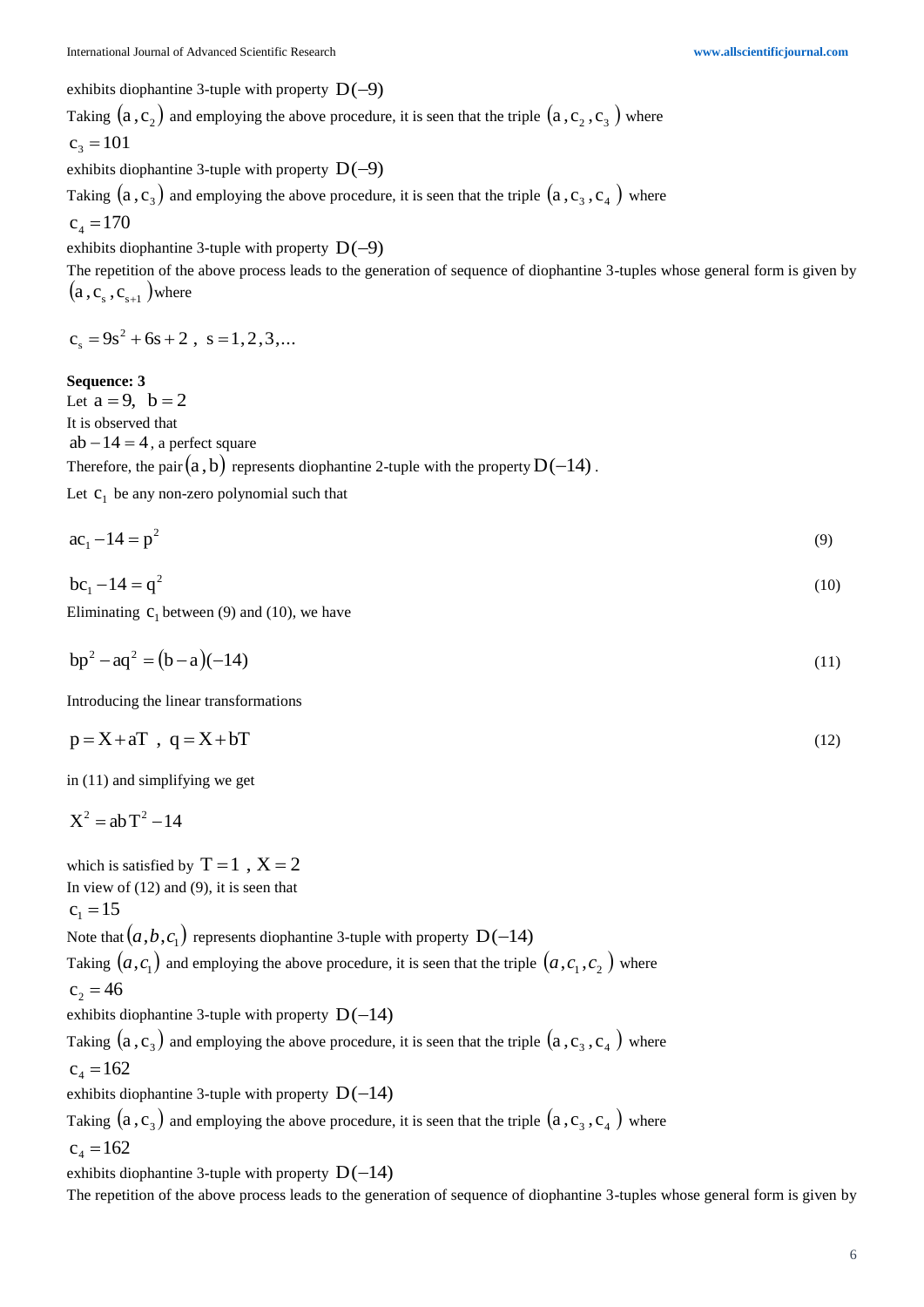$(a$  ,  $c_{_s}$  ,  $c_{_{s+1}}$   $)$  where

$$
c_s = 9s^2 + 4s + 2
$$
,  $s = 1, 2, 3,...$ 

#### **Sequence: 4**

Let  $a=9$ ,  $b=2$ It is observed that  $ab - 17 = 1$  , a perfect square Therefore, the pair  $(\mathrm{a} \,,\mathrm{b})$  represents diophantine 2-tuple with the property  $\mathrm{D}(-17)$  .

Let  $c_1$  be any non-zero polynomial such that

$$
ac_1 - 17 = p^2 \tag{13}
$$

$$
bc_1 - 17 = q^2 \tag{14}
$$

Eliminating  $C_1$  between (13) and (14), we have

$$
bp2 - aq2 = (b - a)(-17)
$$
 (15)

Introducing the linear transformations

$$
p = X + aT, q = X + bT
$$
\n<sup>(16)</sup>

in (15) and simplifying we get

$$
X^2 = abT^2 - 17
$$

which is satisfied by  $X^2 = abT^2 - 17$ 

In view of  $(16)$  and  $(13)$ , it is seen that

$$
c_1 = 13
$$

Note that  $(a,b,c_{1})$  represents diophantine 3-tuple with property  $\rm\,D(-17)$ 

Taking  $(\mathrm{a}$  ,  $\mathrm{c}_1)$  and employing the above procedure, it is seen that the triple  $(\mathrm{a}$  ,  $\mathrm{c}_1$  ,  $\mathrm{c}_2$   $)$  where  $c_2 = 42$ 

exhibits diophantine 3-tuple with property  $D(-17)$ 

Taking  $(a\,,c_{_2})$  and employing the above procedure, it is seen that the triple  $(a\,,c_{_2}\,,c_{_3}\,)$  where  $c_{3} = 89$ 

exhibits diophantine 3-tuple with property  $D(-17)$ 

Taking  $(a, c_3)$  and employing the above procedure, it is seen that the triple  $(a, c_3, c_4)$  where

$$
c_4 = 154
$$

exhibits diophantine 3-tuple with property  $D(-17)$ 

The repetition of the above process leads to the generation of sequence of diophantine 3-tuples whose general form is given by  $\left( a^{},c_{_s}^{\phantom{0}},c_{_{s+1}}^{\phantom{0}}\right)$  where

 $c_s = 9s^2 + 2s + 2$ ,  $s = 1, 2, 3,...$  $s = 9s^2 + 2s + 2$ ,  $s =$ 

It is noted that, in each of the above sequences,the following relations are observed:

- The triple  $(c_s, c_{s+1} + 9, c_{s+2})$  forms an arithmetic progression.
- $\blacksquare$  $2c_{s+1} - c_{s+2} - c_s = 2(3s+4)^2 - (3s+7)^2 - (3s+1)^2$

In conclusion, one may attempt for obtaining sequences of higher order Diophantine tuples with suitable properties.